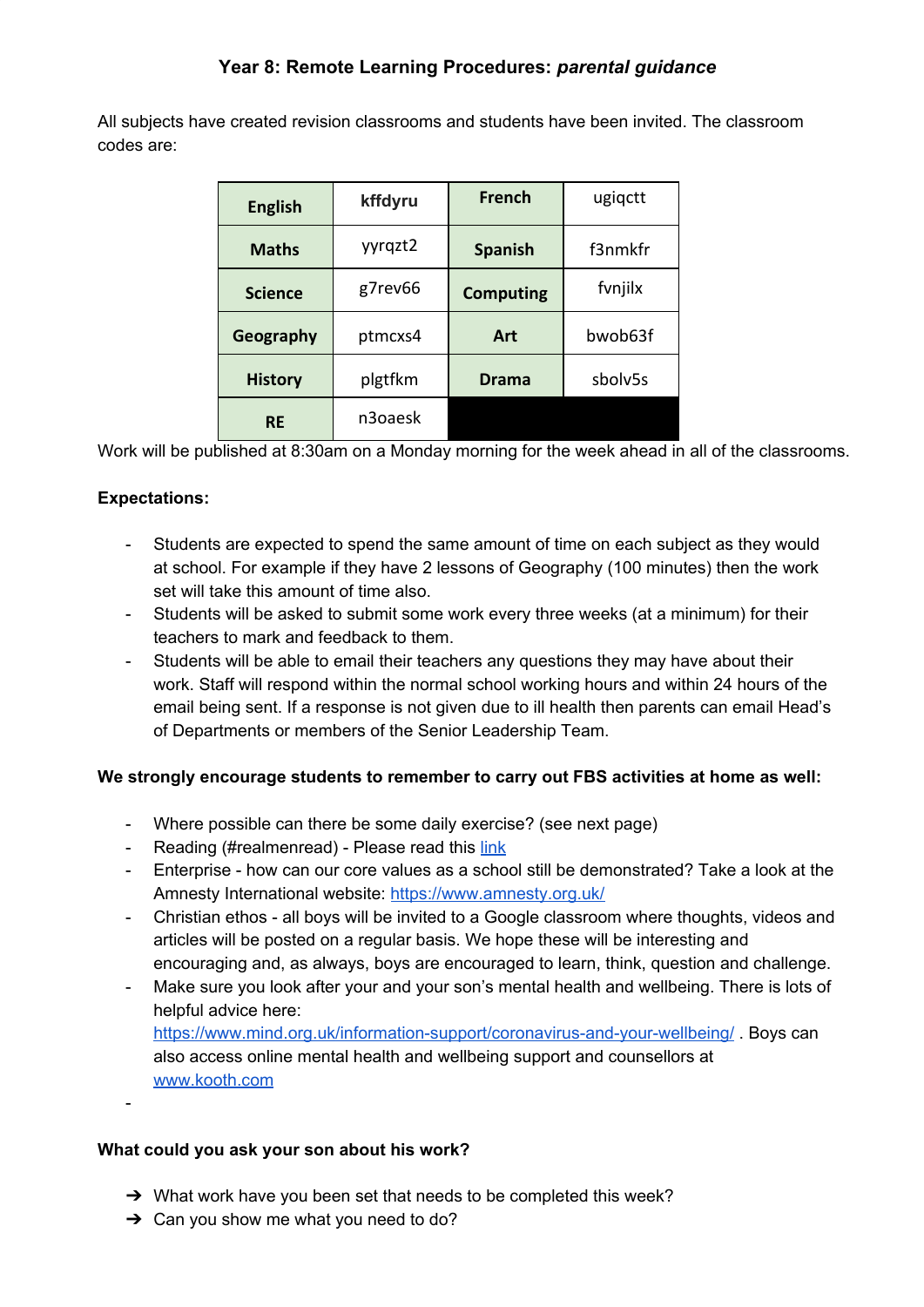# **Year 8: Remote Learning Procedures:** *parental guidance*

- → How long do you think you should spend on this work?
- → What is the most difficult thing about this work?
- → Is there any extra reading or research you could do about this topic?
- → What is the most interesting thing about this topic?
- → How can I help?
- ➔ When is the deadline to send it to your teacher?